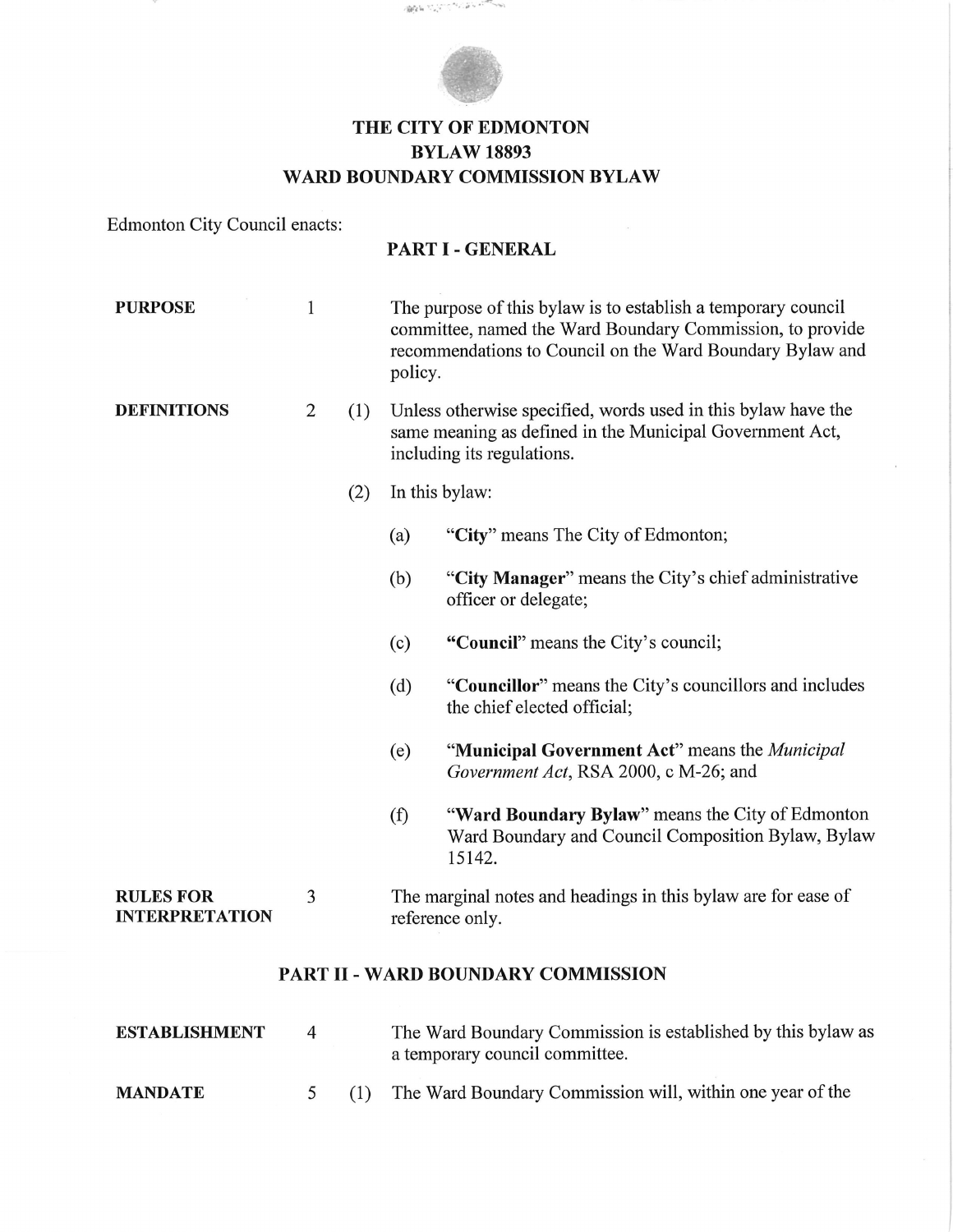ENGAGEMENT MEMBERSHIP date this bylaw comes into force: (a) review the existing Ward Boundary Bylaw and provide a written report to Council with recommendations regarding new boundaries without increasing or decreasing the number of wards; and (b) review Council's Ward Boundary Design Policy, C469A, and provide a written report to Council with recommendations regarding the criteria and procedure for future ward boundary amendments. (2) Sections 4(2), 10, and 11(c) of the Council Committees Bylaw, Bylaw 18156, do not apply the Ward Boundary Commission. 6 (1) Prior to making recommendations to Council, the Ward Boundary Commission must: (a) consult with all Councillors; (b) consult with each school board operating in the City; and (c) conduct public engagement sessions with members of the public. (2) When making recommendations to Council, the Ward Boundary Commission must include a summary of feedback gathered pursuant to subsection (1). 7 (1) The Ward Boundary Commission will be comprised of a minimum of 3, to a maximum of 7, members representing different perspectives and experience with the following fields: (a) municipal politics; (b) municipal governance; (c) public policy; (d) political science; (e) urban planning; and (f) any other field Council determines relevant. (2) The Returning Officer, as defined in the City's Election Bylaw, Bylaw 16311, will be a non-voting, ex officio member of the 2